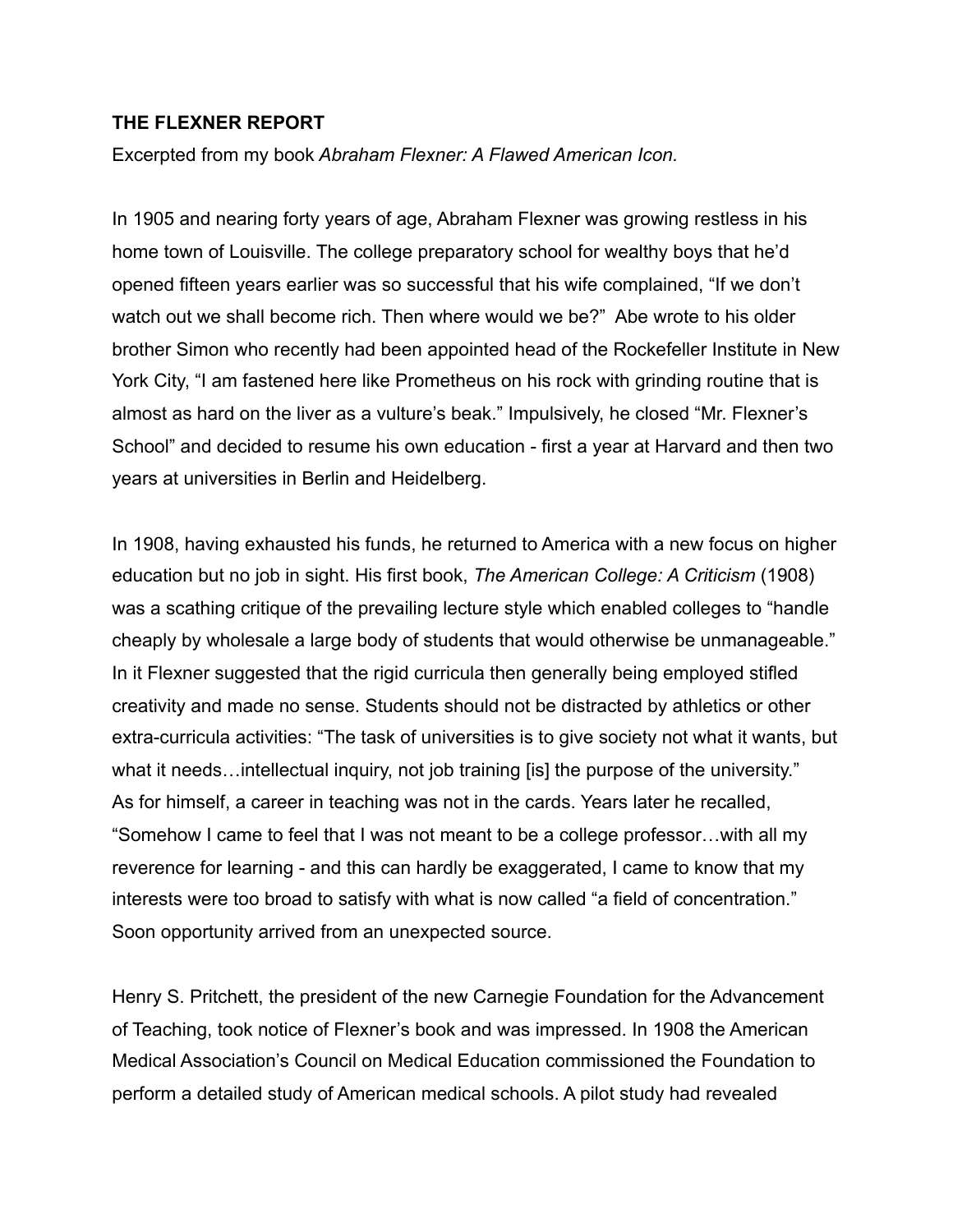uniformly low educational standards, especially in the large number of proprietary schools, and the Foundation was selected to be a neutral party. President Pritchett's own agenda was to upgrade and recast the professional life in America based on the authority of knowledge and skill. When Pritchett invited the obscure young reformer to head the study, Abraham's first reaction was that they must have confused him with his well known brother the doctor. But Pritchett wanted an unbiased lay educator with "an unfettered mind" to take a hard look at the facts and then suggest a plan for reformulating medical education along more scientific lines. Professional schools should be studied not from the point of view of the practitioner but from the standpoint of the educator.

Some Carnegie Foundation board members questioned Pritchett's choice of this unknown layman. Moreover, there were rumors that the young man was hard to get along with. Asked to provide a character reference, Harvard's Dr. William Councilman reported:

 *I have not known Mr. A. Flexner well, but I have liked what I have seen of him. I should think he might be somewhat erratic and probably hasty to judgment, but a very able and valuable man for all that. I think it more or less easy to explain why he should not be a persona grata to many of the men at Harvard at present, for his book criticized many of the conditions at the college and I have never found that men take very kindly to criticism especially when it comes from outside.* 

The Carnegie Foundation appointed Flexner to their research staff and between January 1909 and April 1910 he personally visited all 155 schools throughout the United States and Canada, usually accompanied by a member of the AMA's Council on Education. Sometimes he revisited institutions so the total number of visits actually was 175, most done within an eight month period. Never previously having set foot in a medical school, he was determined to learn everything about them by "going about swiftly." He used no standard questionnaire and sometimes investigations were made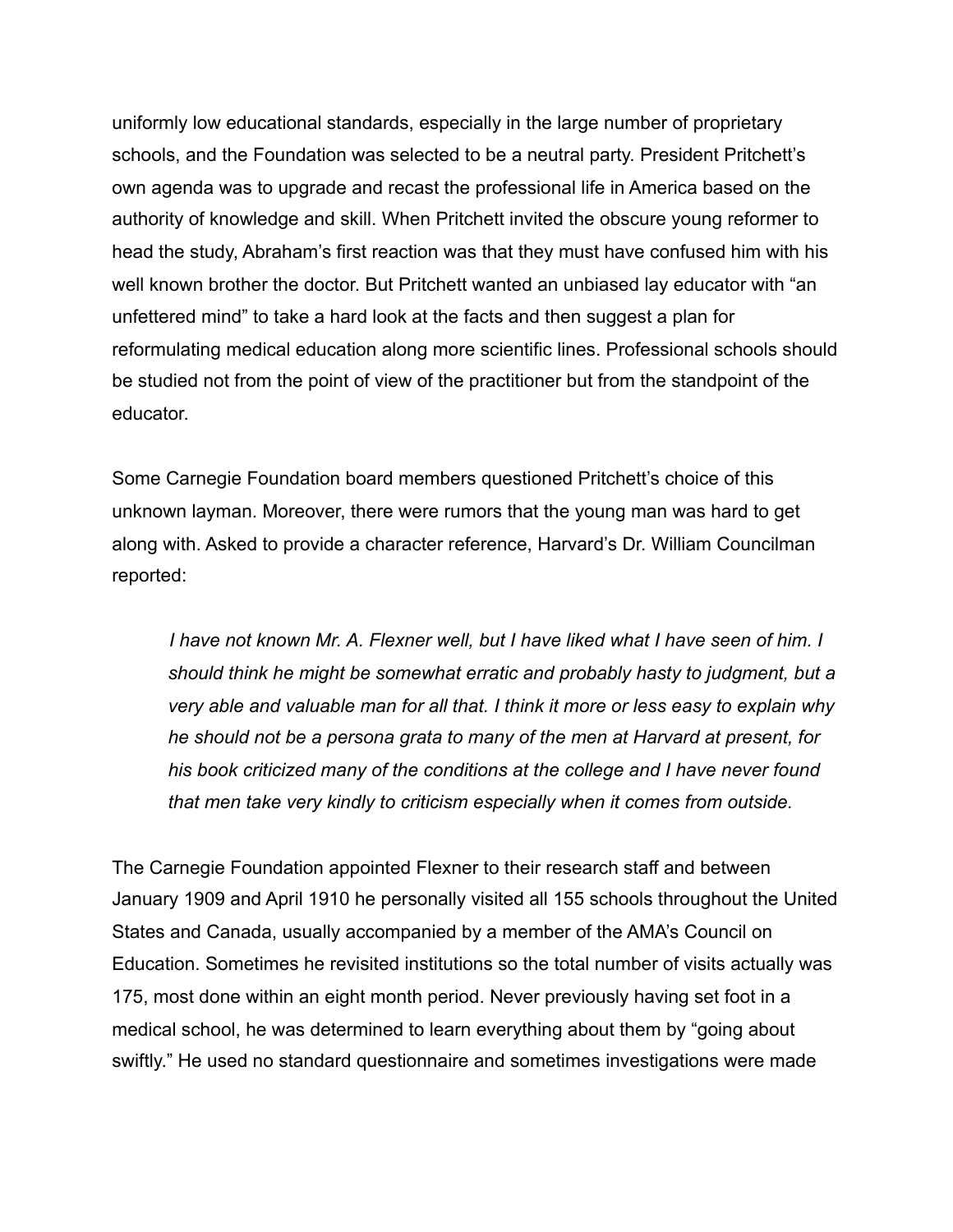unannounced. Generally he was well received, perhaps because as Carnegie's emissary his hosts felt that making a good impression might lead to subsidies.

When Flexner's findings were published in June 1910, they caused a sensation; fifteen thousand copies were distributed free and summaries provided to popular magazines. Henry Pritchett wrote the Report's Introduction and his blunt comments gave a sense of what would follow:

 *For twenty-five years past there has been an enormous over-production of uneducated and ill trained medical practitioners. This has been in absolute disregard of the public welfare and without any serious thought of the interests of the public. Taking the United States as a whole, physicians are four or five times as numerous in proportion to population as in older countries like Germany. Overproduction of ill-trained men is due in the main to the existence of a very large number of commercial schools sustained in many cases by advertising methods through which a mass of unprepared youth is drawn out of industrial occupations into the study of medicine.* 

With few exceptions medical schools were private ventures conducted for profit. Applicants who could pay the tuition seldom were turned down for lack of scholarship by unsavory "diploma mills" at a time when there certificates alone were a license to practice. At the turn of the century Johns Hopkins was the only medical school to require an undergraduate degree for entrance and 140 of the schools Flexner visited had no library. He described conditions at one college as "sordid, hideous, unintelligent even when honest - and so little that is even honest." These were typical assessments: California Medical College, "The school is a disgrace to the State whose law permits its existence." At Tufts Medical College (my alma mater), "Entrance requirement below an actual high school." In New York State, "Despite the university charter, the University of Buffalo is a fiction." In Georgia at the College of Eclectic Medicine and Surgery, "Nothing more disgraceful calling itself a Medical School can be found anywhere." A faculty member at North Carolina Medical College was quoted as saying, "It is idle to talk of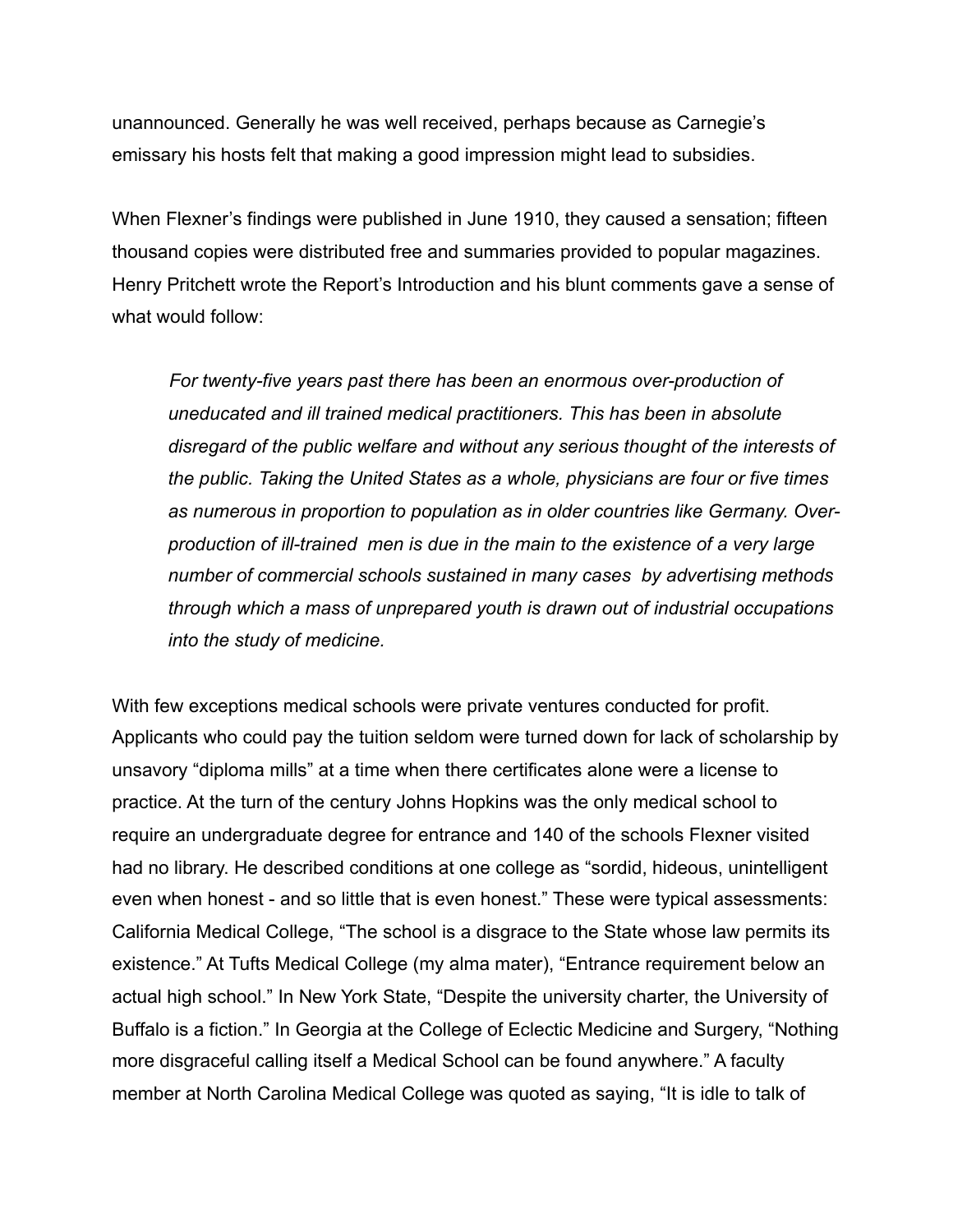real laboratory work for students so ignorant and clumsy. Many of them, gotten through advertising, would make better farmers."

Abraham Flexner's 389 page Bulletin No. 4, *Medical Education in the United States and Canada: A Report to the Carnegie Foundation for the Advancement of Teaching,*  although never officially endorses by the AMA was fully supported by them. They recommended that medical schools need to be properly equipped and linked to firstclass hospitals, students must be well qualified and research should be "untrammeled by near reference to practical ends." The Report's author's name has sometimes been used as an adjective "flexnerian.," to signify strong support of basic science in medical school curricula. Abraham Flexner had a passion for order and efficiency and in subsequent works provided a clear road map for the future. What he envisioned was a close bond between the basic sciences, organized professional medicine and university education; faculty and administration united by their mutual goal of excellence in all things. Medical science should be taught in university settings so that graduates could better understand the world in which they and their patients lived - physicians should be broadly educated, not merely technicians, they needed to have "insight and empathy."

There should be fewer but better physicians and the vast majority of schools eliminated or consolidated into stronger units. In fact, support for many of Flexner's ideas had been growing for years, but the Report's effect was sufficient that schools either would have to raise their standards or fail. The existence of many schools was precarious anyway and most quack schools already were teetering on the brink of bankruptcy. The Report provided a timely nudge. Although Flexner's goal for no more than thirty-one schools was never realized; by 1922 only eighty-one schools survived, most of them linked to universities - today there are 127.

Inevitably Abraham Flexner's comments created both friends and enemies and the Report was described variously as being "unfair," "flippant," "full of errors," "impudent." When criticized that many of his site visits had been cursory, Flexner responded, "You don't need to eat a whole sheep to know it's tainted." One physician regretted that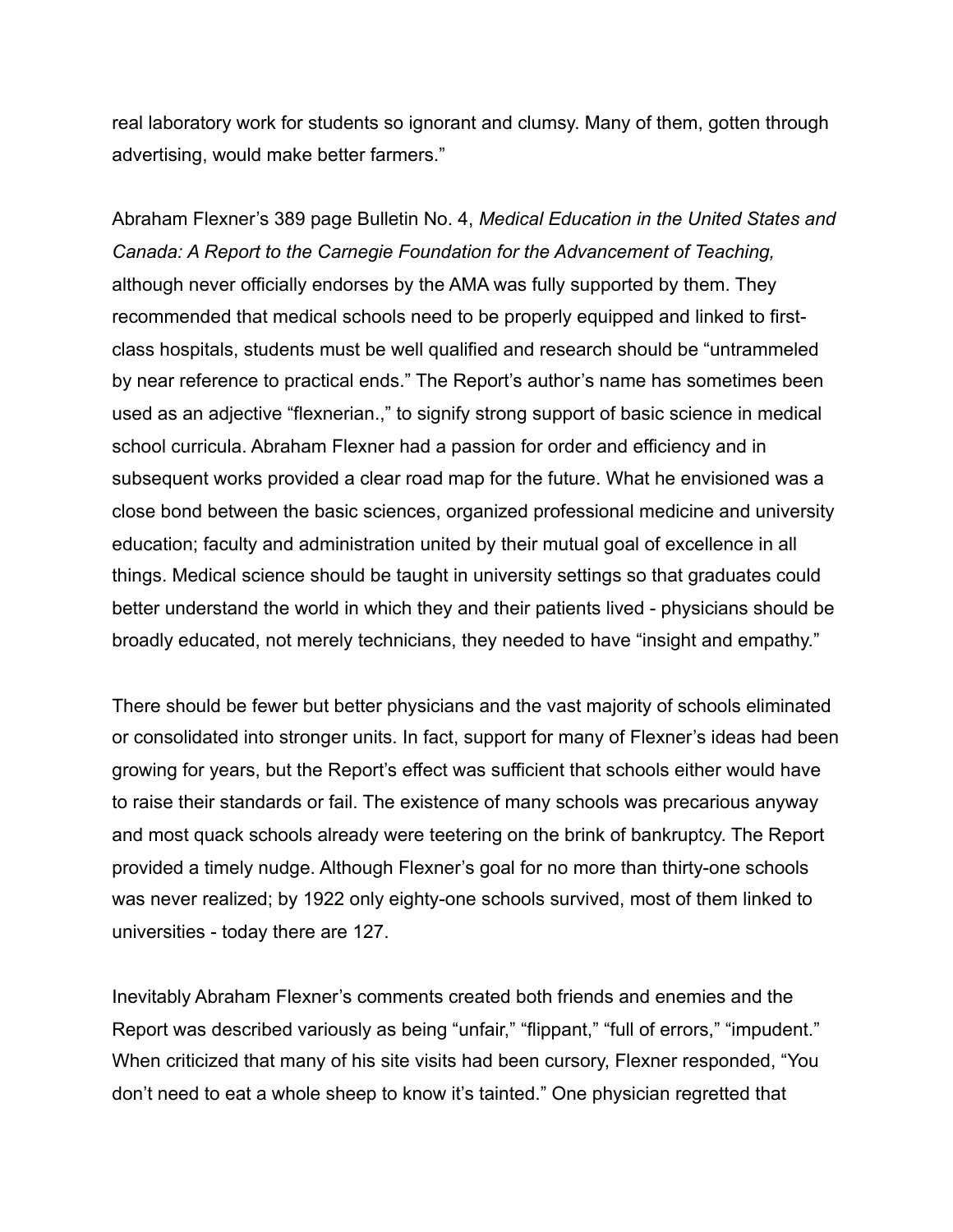Flexner had not been kicked down the front steps, that failure to do so was "a reflection on medical manhood." There was one death threat. *The Medical Record,* a weekly journal, editorialized:

 *What the writer [Flexner] does not seem to have discovered is that all these schools, with the exception of a very small and practically negligible number, are in the process of betterment…When one realizes that the best of medical schools were 25 or 30 years ago, and what tremendous progress has been made during the past 20, and especially the past 10 years, and when one remembers that all this uplift has come within, without the help of any outside Foundation, the work of Mr. Flexner seems somewhat a waste of effort and a needless expenditure of Mr. Carnegie's hard earned money.* 

Latter day historians sometimes have argued that Flexner's personal influence was not as great as touted. Lester King, for one, began his critique, "The so-called Flexner Report…is probably the most grossly overrated document in American medical history…endowed with canonical status that has resulted in some horrendous distortion of the historical record." Some critics scolded him as a dogmatic elitist who spent other people's money on his own pet projects. To be sure, the closing or merger of inferior schools eliminated many that provided training for women and minorities, but historian Howard Merkel has cautioned against the inclination to view history through today's prism: "The real issue is that the good old days were not that good anyway and to put it all on his lap is too much. American society was harsh and closed to women and blacks and remained that way for decades."

Others chided the Report's author for not seeming to understand that there was an art of medicine as well as a science, e.g. "His [Flexner's] language leaves little doubt that he held the mass produced "family doctor" in low esteem and considered the *ne plus ultra* among physicians to be the highly scientific and sophisticated clinician moulded in the Hopkins environment or its equivalent." Harvard's Francis Peabody complained that Flexner's approach weakened "the should of the clinic" and pleaded for a more patient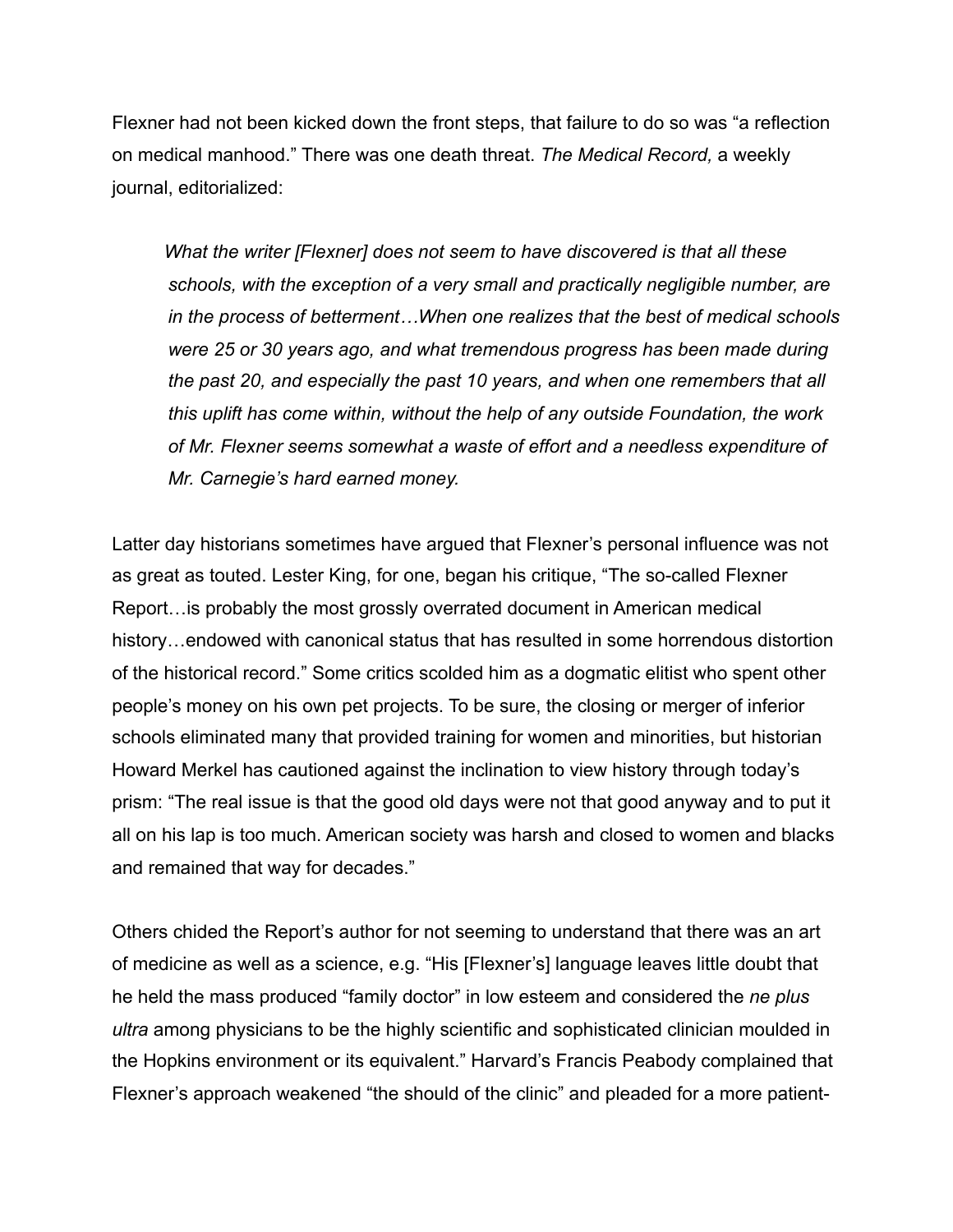oriented, less academic place to reach medical students and for "more of the spirit that gives life." The eminent William Osler, now ensconced at Oxford but still loyal to his former colleagues at Johns Hopkins, criticized Flexner's call for full-time clinical faculty which he described as the "climax of doctrinally madness." Although Bulletin No. 4 had contained nothing about full-time faculty, this idea was integral to Flexner's hidden agenda which soon leaked out and emerged as the most contentious area of discord. Osler excused Flexner's "perhaps pardonable ignorance of a layman" but feared that his approach would begin "the evolution of a set of clinical prigs, the boundary of whose horizon would be the laboratory." Concerning the implication that clinicians were profiting from the current system:

 *Do not be led away by the opinions of the pure laboratory men, who have no knowledge of the clinical situation and its needs. Against the sin of prosperity which looms large in Mr. Flexner's Report, the clinical professor must battle hard. I was myself believed to be addicted to it…but I took out of Baltimore not one cent of all the fees…I received in the sixteen years of my work.* 

A measure of the enduring legacy of The Flexner Report is the fact that every twentyfive years or so since 1910, symposia and published reviews have appeared in order to assess progress in medical education and to list problems which still need to be addressed. On the occasion of the Report's centennial in 2010, an entire issue of Academic Medicine was devoted to evaluating Flexner's legacy. In one commentary historian Kenneth Ludmerer noted that for nearly a century Flexner had been both credited and blamed for things he did not do and suggested that some of his greatest contributions were unappreciated. Among these he had transformed medical education into a broad social movement, aligning it with John Dewey's philosophy of "progressive" education - what worked at the elementary school level, learning by doing, was applicable at all educational levels.

Dr. Ludmerer attempted to dispel various myths associated with The Report including, "the fiction that little had transpired in medical education until Flexner "in one stunning